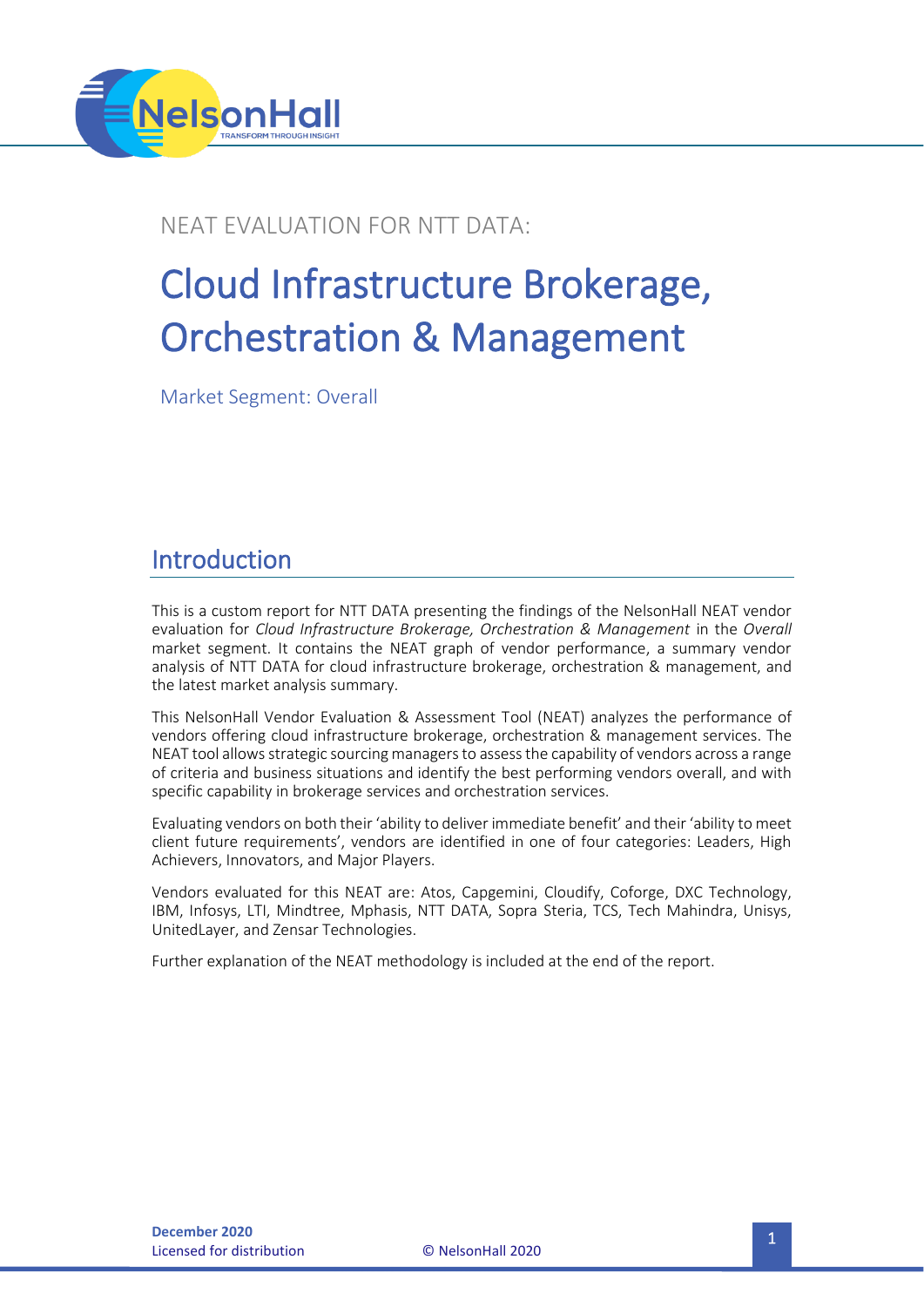

# NEAT Evaluation: Cloud Infrastructure Brokerage, Orchestration & Management (Overall)



Source: NelsonHall 2020

NelsonHall has identified NTT DATA as a Leader in the *Overall* market segment, as shown in the NEAT graph. This market segment reflects NTT DATA's overall ability to meet future client requirements as well as delivering immediate benefits to its cloud infrastructure brokerage, orchestration & management clients.

Leaders are vendors that exhibit both a high capability relative to their peers to deliver immediate benefit and a high capability relative to their peers to meet future client requirements.

Buy-side organizations can access the *Cloud Infrastructure Brokerage, Orchestration & Management* NEAT tool (*Overall*[\) here.](https://research.nelson-hall.com/sourcing-expertise/neat-reports/?avpage-views=neat&avpage-views=neat&NEATaction=viewProject&project=257)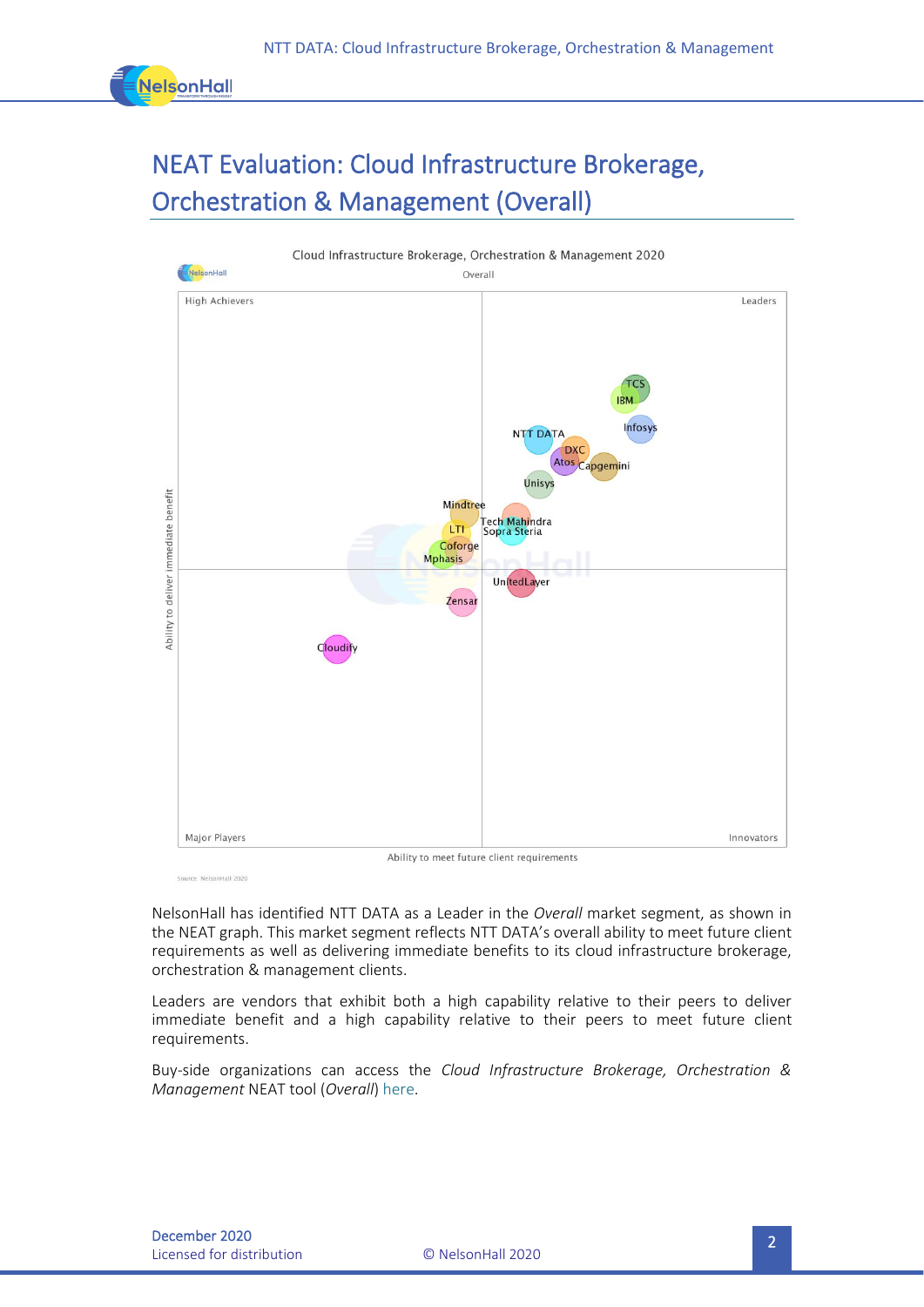

# Vendor Analysis Summary for NTT DATA

#### Overview

Across cloud services, NTT DATA provides a complete range of customizable services helping clients to plan for, move to, and run their workloads in the cloud securely in a hybrid multicloud environment. Here, it takes a three-phased approach across *advise*, *build*, and *run*.

Advise: NTT DATA takes a consulting-led approach across advise, where it will provide transformation planning engagements that can last up to two months. However, it is focusing more on two to three-day sprint workshops to identify issues, quick wins, and moving quickly to POC and pilot stage and further utilizing Flux7 capabilities. It is focused on targeted specificuse case identification and development with clients.

It helps clients to choose the right strategy for their cloud journey, which may be lift & shift to the cloud and providing advisory services to help clients understand which applications fall into which categories to reduce cost. The next stage is cloud infrastructure ready, cloud services ready, and finally, cloud-native. All of this uses an iterative approach (across lift & shift, transformative migration, and application modernization), enabling the client path identified today to be modified as the application and enterprise mature. In support of transformative migration, which is the area where NTT DATA sees a lot of client activity, the company follows a systematic process across six stages, which are:

- *Inventory and assess applications*: to capture business requirements
- *Automate infrastructure deployment*: including infra-as-a-code
- *Automate application deployment*: integrating into CI/CD pipelines, and setting up the DevOps toolchain and creating new CI/CD pipelines for clients where required
- *Leverage accelerators*: to rapidly prototype customizable patterns
- *Build pipelines*: creating full-stack (infrastructure and application) automated deployment pipelines
- *Migrate*: migrating the application and data.

Build: NTT DATA takes an iterative approach on a given application where a client may move it to the cloud and continue to build and iterate this. And also, from a journey perspective, clients gradually move workloads in phases over to the cloud and add more incrementally over time.

Run: within run, NTT DATA provides managed services, including managed security, application management, cloud management, application development, and modernization services.

NTT DATA also provides full application transformation capabilities through its Application Transformation Lab, providing a modernization acceleration methodology consisting of three processes (application discovery, destination mapping, and transformation management) supported by IP and automation.

NTT DATA is also focused on becoming more agile in the delivery of cloud services and across the full stack and has developed an agile methodology for custom consulting projects. It creates an agile pod including agilist (previously scrum manager), DevOps engineer, architect, and technical writer (as required). It starts with design sprints (workshops) and delivers the sprints with a focus on incremental value, with sprints typically lasting one week. It also provides weekly knowledge transfer (demo, runbooks, and code repo), effectively upskilling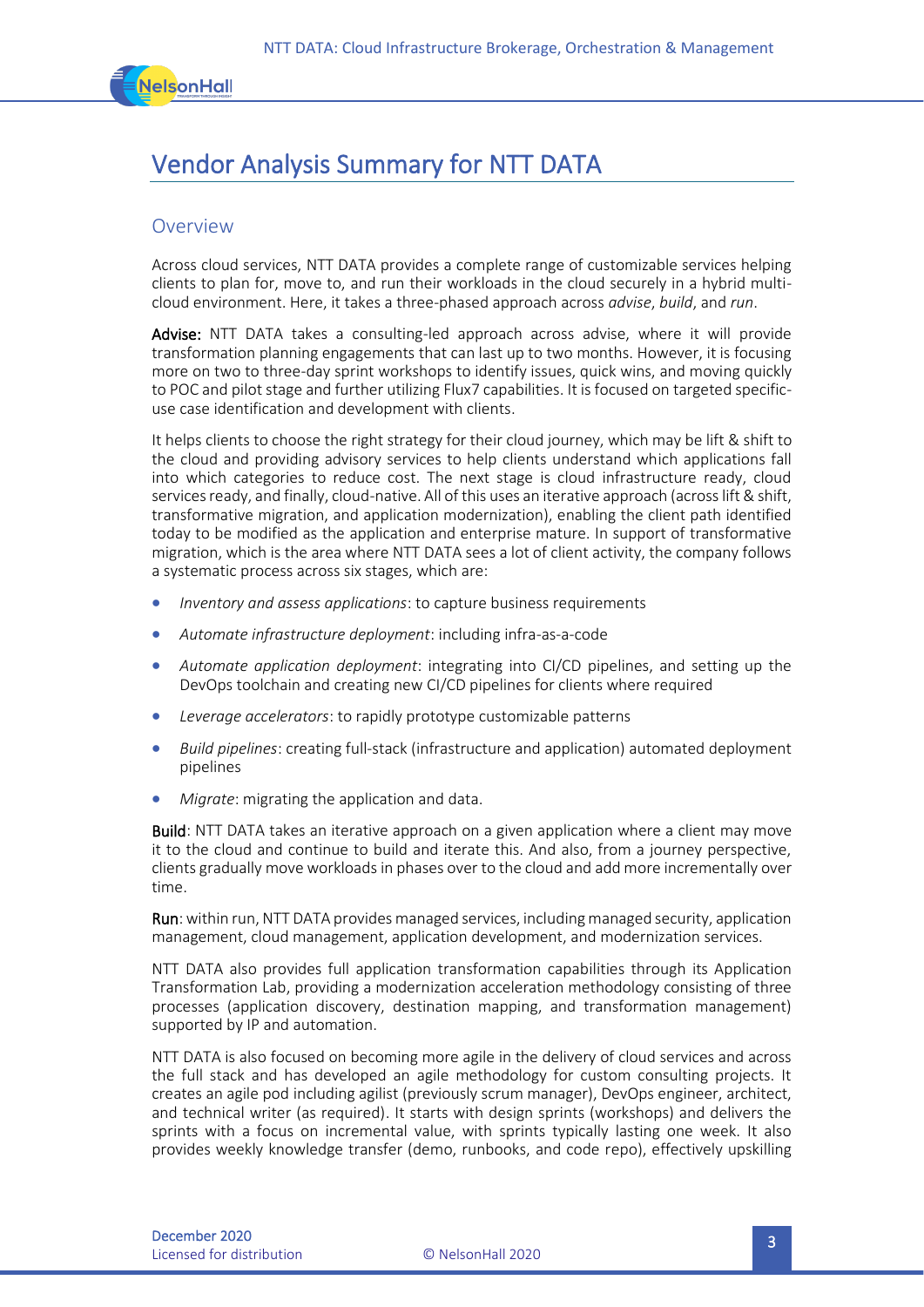

client resources. In parallel with traditional delivery methods, NTT DATA is also looking to charge clients per sprint, and what gets done in a sprint based on client focus areas, is negotiated on a weekly basis.

NTT DATA Cloud Accelerators include:

- *Accelerated cloud advisory*: identifying improvements across business agility, resiliency, and cost, and accelerating cloud adoption through two to three-day workshops
- *Accelerated cloud implementation*: ability to quickly deploy resilient workloads and contain costs with ongoing automation and multi-cloud support. This could include, for example, helping clients remediate a new environment they have created or are concerned about, or expediting new opportunities with business-critical applications
- *Accelerated application development*: designing and developing apps using cloud services, cloud-native architectures, and lean practices
- *Application transformation*: transforming legacy to modern applications and removing the constraints of old architectures and helping clients beyond COVID-19.

Once applications have been transformed and moved into the cloud, NTT DATA helps clients to run their applications through its cloud management practice, providing comprehensive management of a cloud virtual data center. NTT DATA's philosophy is centered on multi-cloud, with many clients going in this direction, and it supports multiple cloud providers, including Microsoft Azure, Hyper-V, AWS, GCP, Oracle, IBM, Alibaba, and VMware.

Key cloud services include:

- *Multi-cloud brokerage*: providing a unified view across the cloud landscape, with a service catalog and API-driven approach. It includes automation workflow management, orchestration, policy-based governance, and ARM, CloudFormation and IaC integration
- *Optimization*: includes capacity and performance, cost management, cloud comparisons, reduction and RI planning, and lifecycle management services
- *Service & Security*: including full-stack integration, service requests with automated approvals and workflows; in addition, security configuration, logging, and RBAC
- *DevOps enablement*: enabling governance and automation throughout the application lifecycle and CI/CD automation, including CI/CD toolchain integration, infra-as-a-code integration (including CloudFormation and ARM templates); in addition, configuration management integration (Chef, Puppet and Ansible), and application lifecycle and completion workloads
- *Container management*: Flux7 brings IP here and enables NTT DATA to provide the full spectrum of container (Docker and Kubernetes) management, and microservices. For example, it can set up the Kubernetes cluster through to the management of the Kubernetes cluster on EKS, AKS, and GKE. It also includes application blueprints
- *Intelligent placement*: providing real-time data-driven provisioning with policy adherence, including control placement for compliance, policy-based governance, multi-cloud cost and capacity criteria, and provisioning decision support.

NTT DATA's cloud services are powered by its Nucleus CMP, which provides a consolidated view of IT operations across data center and cloud, application management, and workplace. It also supports business operations. It provides an integrated tool suite (third-party, IP, and open source) to reduce platform complexity, with configuration interfaces to enable clientspecific SLAs, compliance, and orchestration rules. End-users access through a self-serve portal, through both a catalog and API-based approach.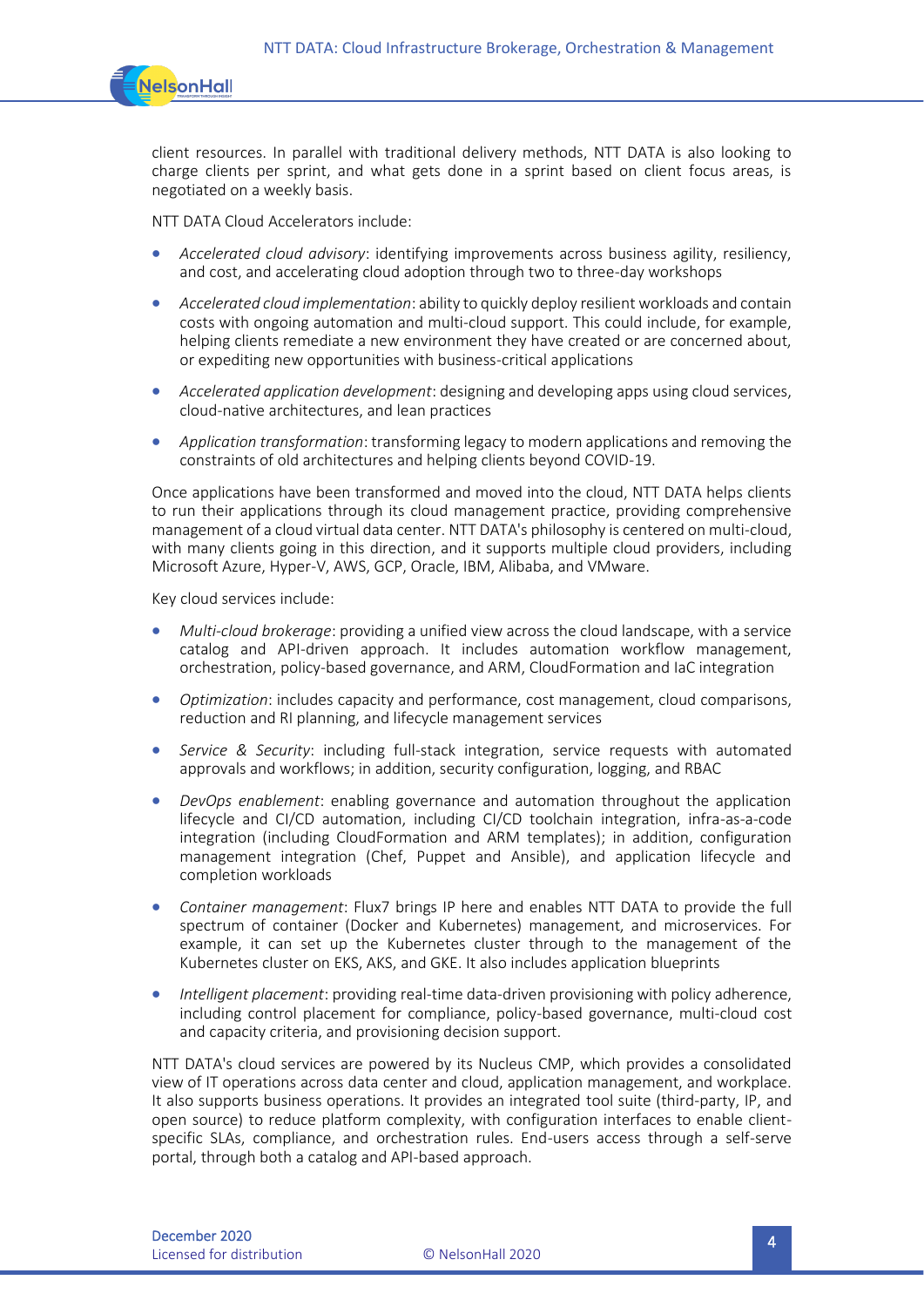

#### Financials

NelsonHall estimates NTT DATA's CY 2019 revenues were ~\$20.0bn, and of this, NelsonHall estimates that revenues from cloud services were ~\$2.1bn. Furthermore, NelsonHall estimates that ~85% (~\$1.8bn) of these revenues relate to cloud infrastructure brokerage, orchestration, and management services.

NelsonHall estimates that the geographical split of NTT DATA's CY 2019 cloud infrastructure brokerage, orchestration, and management services revenues is:

- North America: 35% (~\$630m)
- EMEA: 25% (~\$450m)
- Asia Pacific/Japan: 40% (~\$720m).

NelsonHall estimates that the vertical industry split of NTT DATA's CY 2019 cloud infrastructure brokerage, orchestration, and management services revenues is:

- Financial services and insurance: 35% (~\$630m)
- Manufacturing/Telco/Energy: 25% (~\$450m)
- Healthcare: 15% (~\$270m)
- Government/public sector: 15% (~\$270m)
- Commercial industries (including retail and others): 10% (~\$180m).

#### **Strengths**

- Strong toolsets across both proprietary (Nucleus Cloud Management Platform), and thirdparty in support of hybrid multi-cloud services; and NTT DATA cloud accelerators
- Ongoing investment in automation, AI, ML, and analytics
- Broad global delivery footprint across cloud and infrastructure services
- Strong ecosystem of partners (e.g. GCP in healthcare)
- Expanding global CoEs and innovation centers
- Flux7 DevOps and cloud-native (container management) capabilities
- NTT Group innovation fund.

#### Challenges

- Limited client footprint in EMEA
- Expediting digital re-skilling initiatives across NTT DATA
- Expanding consulting & advisory capability
- Needs to expedite cognitive and AI capabilities.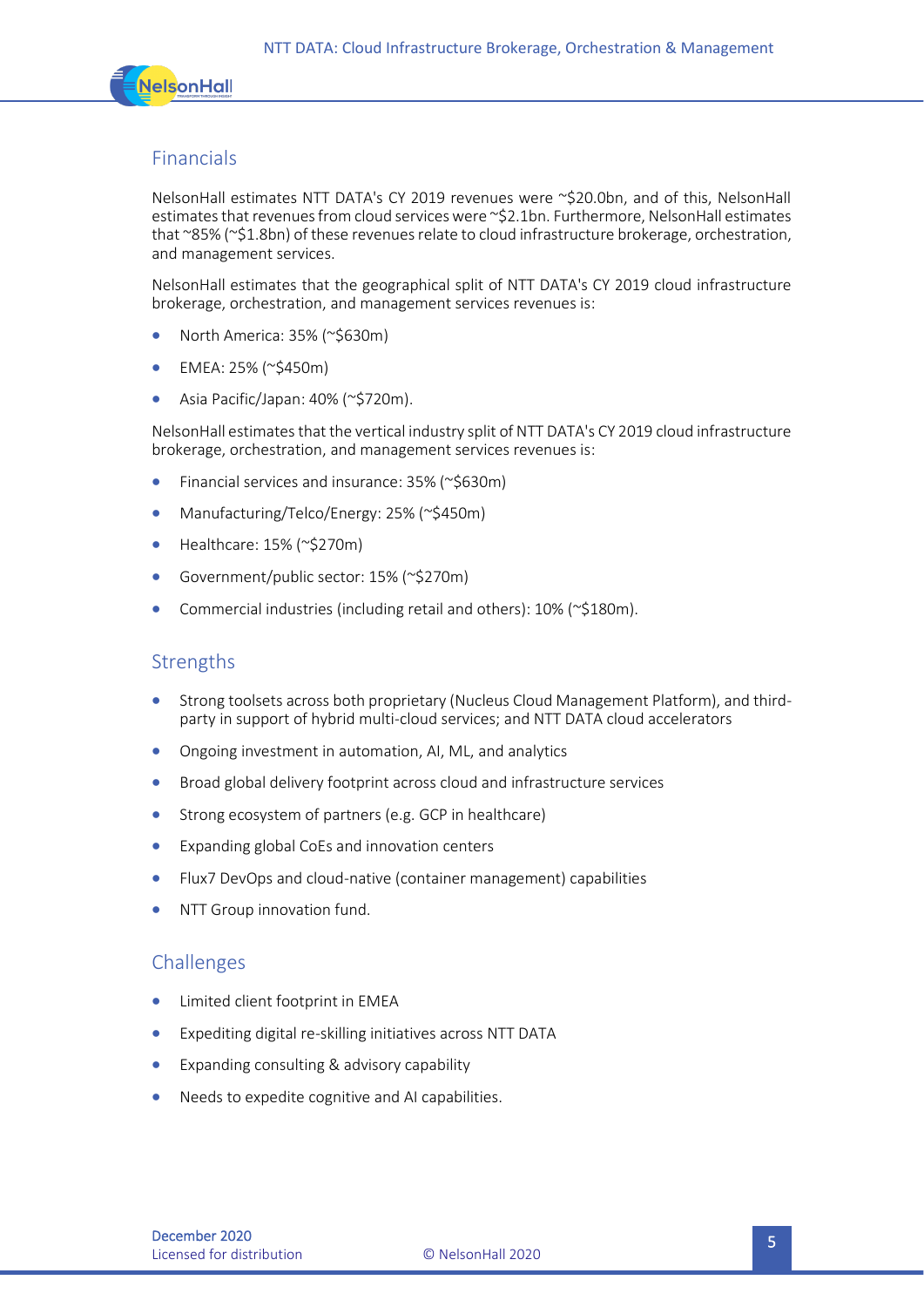

#### Strategic Direction

NTT DATA is looking to expand its cloud infrastructure brokerage, orchestration, and management services capabilities through the following initiatives over the next 12-18 months:

#### Investing in Nucleus Cloud Management Platform

NTT DATA is investing in AI, ML, and analytics over the next 12 months in support of its Nucleus CMP, including:

- Strategic expansion of Nucleus automation platform and CMP
- Enhancing automation, analytics, and value delivery capabilities in Nucleus to translate to XLA enablement
- Investments in preventive maintenance and predictive analytics in support of the infrastructure environment, with more sophistication around failures and incident prevention and real-time reaction to data analytics workload
- Developing cognitive assisted development across cloud services
- Integrating acquired IP into Nucleus CMP, including Flux7
- Investing in CloudHedge containerized migration and optimization capabilities
- Expanding the ecosystem of integrated third-party tooling providers within the established reference architecture of Nucleus.

#### Increasing cloud-native use cases

- Expanding cloud-native use cases as part of an overall hybrid IT approach
- Increasing integration between hybrid legacy extension use cases into NTT DATA private cloud and cloud-native use cases across hyperscaler platforms.

#### Enhancing security capabilities

• Advancing the security framework to unify the hybrid IT ecosystem, including utilizing capabilities across NTT Security.

#### Expanding strategic ecosystem

- Increasing strategic engagement and joint open-source projects with cloud service providers
- Utilizing GCP to accelerate AI capabilities in support of its Unified Clinical Archive (UCA) platform
- Developing hybrid management capabilities in partnership with Dell Technologies (based on VMware/Pivotal), IBM, and Lenovo.

#### Developing skillsets across hybrid multi-cloud

- Increased investment in Agile PODs and go-to-market approach
- Enhancing global serverless COEs with joint R&D.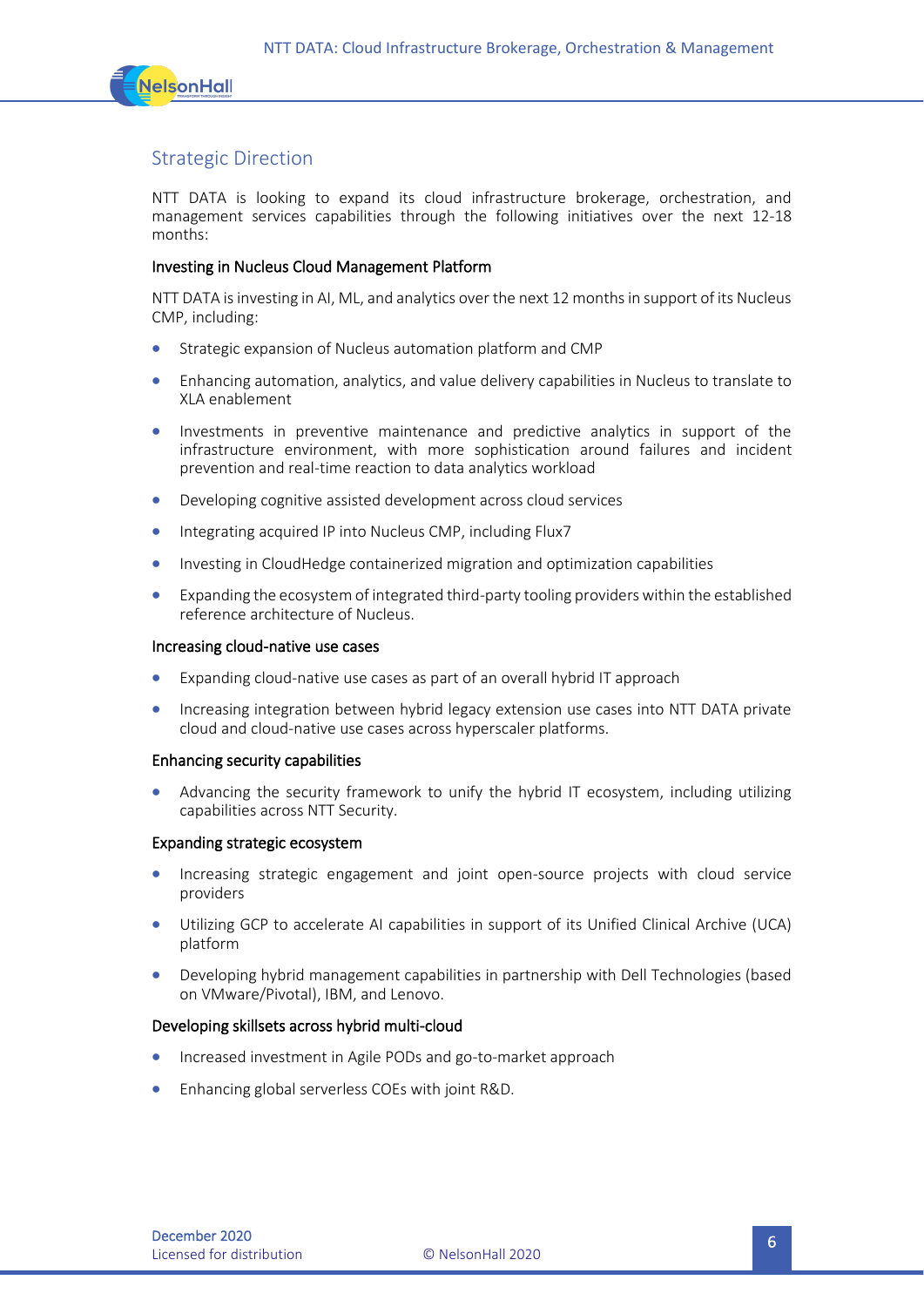

#### **Outlook**

NTT DATA is evolving its approach to cloud services through its journey to the cloud framework in support of hybrid multi-cloud environments. It takes a consulting-led approach to engage clients on quick-wins expedited through two to three-day sprint workshops focused on targeted specific use case identification and developments. It will also provide longer-term transformational engagements where required.

It is further utilizing its Flux7 acquired capabilities, in particular across cloud-native services and its IP across DevOps consulting and container management services. It also provides capabilities for the integration and automation of CI/CD pipelines and the use of DevOps toolchains, which is an area of increasing opportunity as clients look to modernize and transform their application and infrastructure environments. We expect NTT DATA will make further niche acquisitions, in particular across AI, analytics, and ML, in support of cloud-native capabilities and services.

NTT DATA is enhancing its agile capabilities through the development of Agile PODs, including agilists, DevOps engineers, SMEs, and architects, to further reinforce its sprint-based workshop approach. It is also looking at the negotiation of price points based on the outcome of weekly sprint iterations. We expect NTT DATA will further expand its agile framework across infrastructure and application groups with key ecosystem partners to target agile go-to-market models for clients.

Key investments include its Nucleus Cloud Management Platform, where it is further integrating IP from Flux7 and other third-party tools to provide clients with a full end-to-end cloud management platform, and the ability for clients to manage their own environments through CMP. It also provides added security across Nucleus CMP through NTT Security capabilities. We anticipate NTT DATA will continue to invest in automation, AI, ML, and analytics capabilities in support of CMP, and is an area it will need to expedite; however, this is part of its planned roadmap investments.

NTT DATA is also investing in joint open-source projects with cloud services providers and hybrid management capabilities. In addition, it is further expanding its partnership with Google CP in the healthcare space, in support of its Unified Clinical Archive (UCA) platform, further integrating Google AI and analytics capabilities. NTT DATA has also developed industry-specific use cases, including A-gate, to enable financial institutions in Japan to use AWS and Azure public clouds securely. We expect NTT DATA will continue to enhance its joint GTM capabilities with key ecosystem partners in particular to target cloud-native use cases and industry-specific use cases.

Finally, NTT DATA is increasing its skillsets and supporting COEs and innovation centers across the cloud. This is an area it will need to expedite to build requisite skills for future hybrid multicloud services, in particular in support of cloud-native services, as recently demonstrated with the acquisition of Flux7.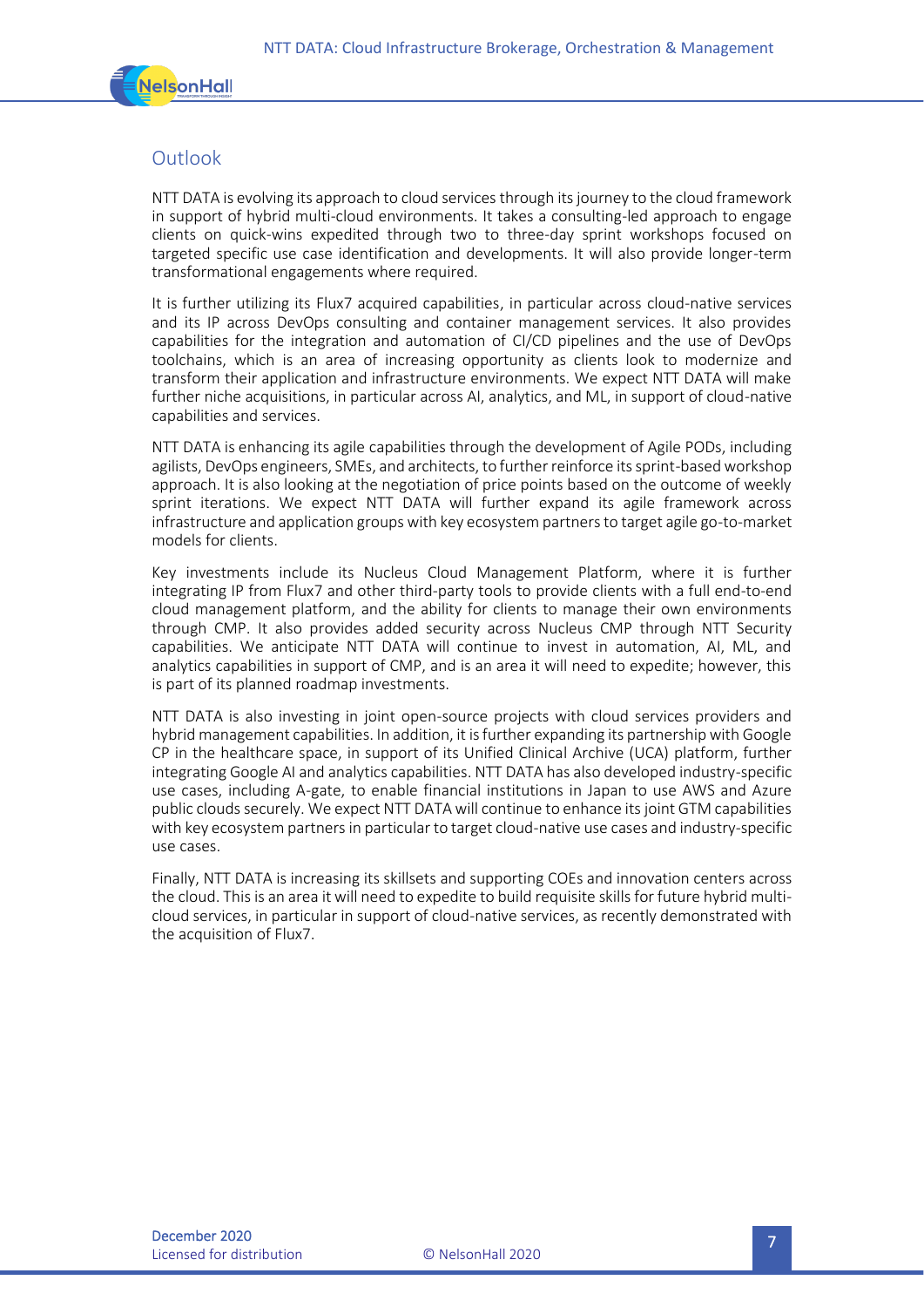

# Cloud Infrastructure Brokerage, Orchestration & Management Market Summary

#### Overview

Cloud infrastructure brokerage, orchestration and management services are enabling clients to expedite, manage, secure, and govern hybrid multi-cloud environments, and expand cloudnative capabilities. COVID-19 is increasing the uptake of cloud services in response to both business continuity and remote homeworking requirements, and improving collaboration and UX.

Vendors are increasingly focused on utilizing cloud to deliver value across every business function within an enterprise, for example, enabling HR to drive positive employee engagement and experience, and improving security, compliance and governance for the CSO. In addition, through cloud management and FinOps providing CFOs with greater visibility and management of cloud ecosystem to control and optimize cloud costs. Vendors are further creating cloud-native industry-specific solutions to expedite an enterprise's ability to create and develop new products and services by sector, and developing dedicated CoEs and innovation centers in support.

Key investment areas include increasing development of container support and cloud native capabilities with a greater focus on DevSecOps to support cloud native applications and AI-Ops to drive automation across cloud operations.

#### Buy-Side Dynamics

The key decision factors in selecting a vendor to deliver cloud infrastructure brokerage, orchestration and management services are:

- Ability to manage increasing cloud infrastructure consumption across hybrid multi-cloud through single cloud management platform (CMP)
- Enhancing security, governance and compliance through increased monitoring (secure & compliant ops)
- Enabling business continuity plans (remote working capabilities), and flexibility in engagements (driven by COVID-19)
- Increasing productivity of cloud environments to expedite new cloud services, and improving time to market for new products and services
- Ability to scale and optimize workloads; and increased agility, flexibility and resiliency, with improved visibility, control and optimization of usage through FinOps
- Driving infrastructure and application modernization, and enabling DevSecOps and agile, including CI/CD pipeline automation and infrastructure as code integration
- Driving cloud-native development capabilities and architecture, including container management (docker, Kubernetes, OpenShift), microservices, mesh services and serverless
- Ability to expedite ERP migration to cloud (e.g. SAP)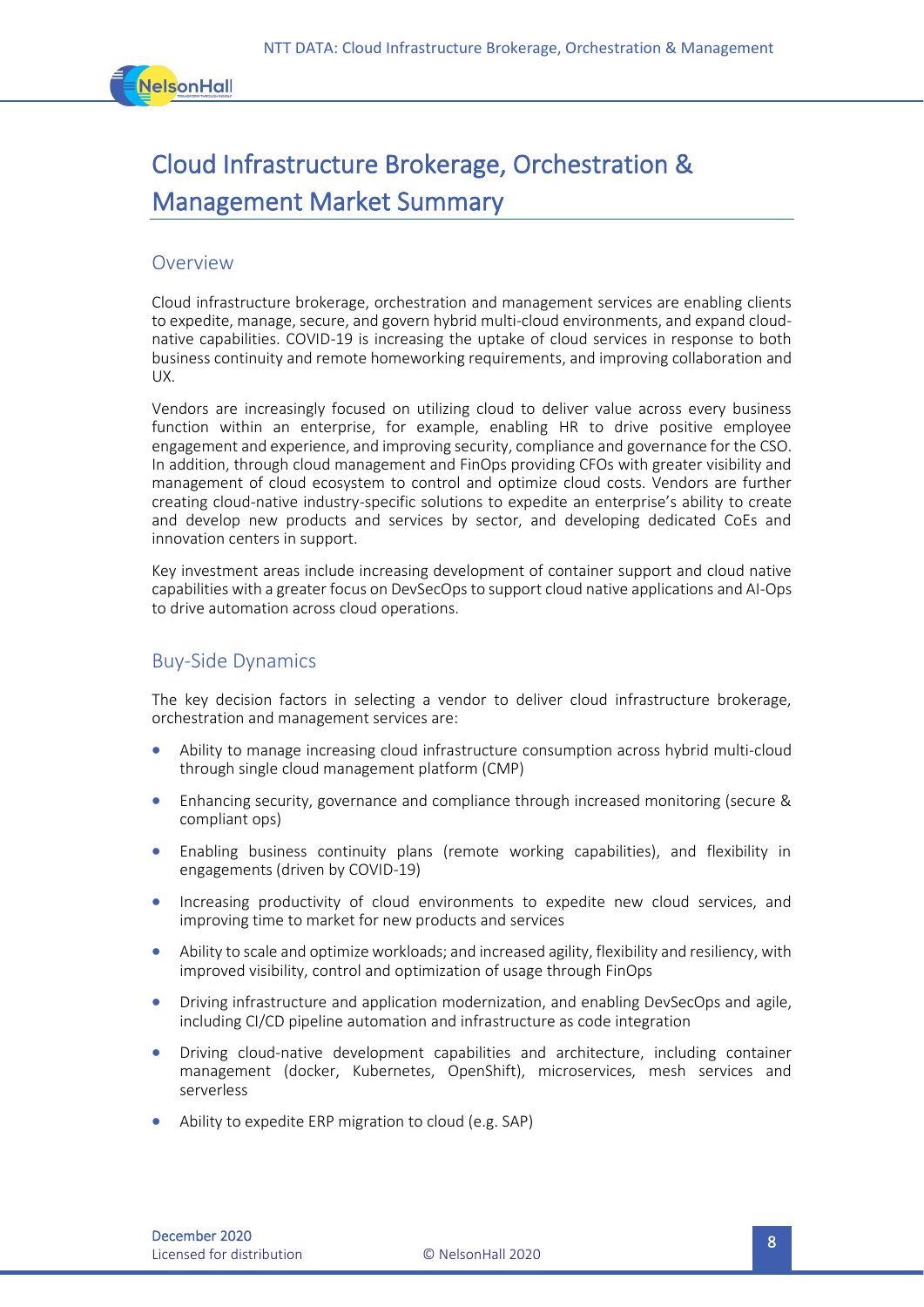

- Accelerating adoption of Device as a Service, Workspace as a Service, VDI, Office 365, G-Suite, MMD, MVD, Amazon Workspaces, ServiceNow, VMware Workspace ONE; and enabling a more collaborative and productive workforce through the enablement of social and collaboration platforms
- Enabling AI-Ops (use of resolver bots and diagnostics engine to drive further insights), including use of auto-remediation and ML
- Creation of cloud industry blueprints and templates and providing an open approach to orchestration including cloud-native provisioning and discovery with cloud APIs (e.g. CloudFormation, Azure ARM, Terraform).

#### Market Size & Growth

The global cloud infrastructure brokerage, orchestration and management services market is estimated by NelsonHall as ~\$155,790m in 2020. It is expected to grow at 10.0% CAGR to reach ~\$227,950m by 2024.

North America will account for 45% of overall cloud infrastructure brokerage, orchestration and management services market in 2024, with overall growth of 9.0%, with EMEA growing at 11.3% and making up 33% of the overall market by 2024. LATAM will see higher growth through to 2021 driven by greater propensity to adopt cloud in support of remote working, with APAC maintaining steady growth through 2024.

#### Success Factors

The key success factors for cloud infrastructure brokerage, orchestration and management services vendors include:

- *Increasing skill-sets*: building a bench of resources with cloud-native development capabilities and expand hyperscaler capabilities and certifications. In addition, ramping cloud architects, hybrid cloud SMEs, integration SMEs, and site reliability engineers (SRE) in support of cloud operations
- *Consulting and advisory services*: offering onshore consulting and advisory services, supported by cloud SMEs, providing a design thinking and collaborative approach to define clients cloud transformation roadmap. This includes modernization from monolithic to microservices, landing zone and platform build, including cloud-native, and adoption of DevOps and serverless architecture
- *Cloud Management Platform (CMP)*: providing single-pane management view and cloudnative PaaS support including microservices and containers, utilizing APIs to bring tools into the cloud ecosystem, including cloud-native provisioning. Enhancing FinOps capabilities in the management of cloud costs, and increasing monitoring and observability to enhance dashboard performance across the cloud ecosystem
- *DevSecOps and agile*: expanding agile and DevSecOps capabilities, AI insights, recommendations and automated actions for DevOps process, including governance in support of SDLC. In addition, CI/CD automation, including CI/CD toolchain integration, infrastructure as code (IaC) integration with templates and API-driven architecture, and container as a service (CaaS) with DevOps
- *Increasing AI-Ops and automation*: using AI-Ops to trigger automation and enable automated remediation, enacting event and incident automation to diagnose and remediate (self-heal) incidents through AI, cognitive bots, and proactive and predictive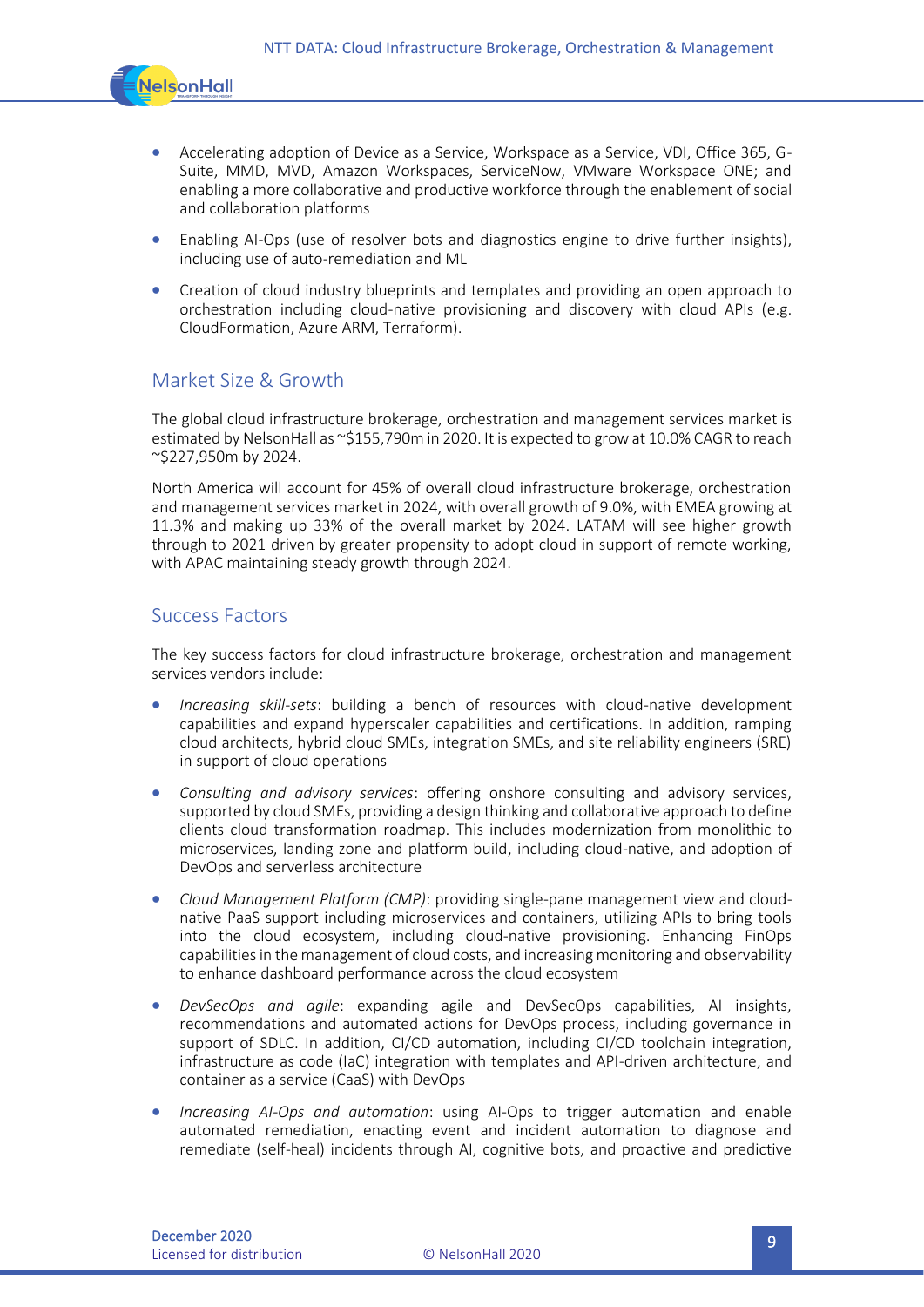

analytics. Expanding AI-Ops to No-Ops cloud managed services and developing more complex use case creation through ML and training for orchestration and resolver bots

- *Vertical-specific offerings*: developing service patterns and blueprints to enable repeatable service through a combination of hyperscaler technologies and IP to address a clientspecific need. In addition, re-modernizing or re-factoring applications to align with client industry-specific trends
- *Focus on innovation*: Expanding digital transformation centers, innovation hubs and cloud CoEs in support of AI, analytics and automation. Combining CMP, DevOps and AI-Ops to manage a hybrid multi-cloud environment. In addition, creating dedicated experience centers to monitor XLA performance and end-user satisfaction across a hybrid multi-cloud environment
- *Expediting Digital Workplace Services*: increasing support of modern management cloudbased management toolsets (e.g. Microsoft Autopilot, Intune and VMware Workspace One), and across Unified Endpoint Management (UEM). Ramping capabilities in virtualization support for remote working, including Microsoft WVD, and Amazon Workspaces and in collaboration tools, supporting longer-term business continuity requirements
- *Smart brokerage capabilities*: developing smart brokerage capability to expedite cloud comparison across IaaS and PaaS, with the utilization of a recommendation engine to decide on best-fit cloud based on client requirements (e.g. regulatory, compliance, industry-specific). Further applying ML to enable the engine to learn from consumption patterns to build real-time brokerage capability
- *Ecosystem partnerships and IP*: developing IP, joint GTM, and strategic cloud initiatives with hyperscalers in support of hybrid multi-cloud support from both an industry and client-specific level. In addition, providing cloud-native PaaS support, and expanding partnerships with start-ups, in particular in support of container management and mesh services.

#### **Outlook**

The future direction for cloud infrastructure brokerage, orchestration and management services will include:

- Greater focus on driving containerization (CaaS) and PaaS services at scale, including Kubernetes and Docker, mesh capabilities and serverless architecture services. This will increase adoption of cloud-native services including microservices, and utilizing DevSecOps to provide fully managed container services, and tooling to build complete solution in the cloud
- Vendors will increase investment in CMP with more focus on a single-pane view on the health and state of cloud environments across hybrid and multi-cloud, with a deeper focus by persona. In addition, through smart brokerage and recommendation engines learning from real-time data on cloud consumption patterns to build models for real-time brokerage functionality
- Vendors will expand AI, ML, and analytics investments to provide greater insights on workflows and informed decisions on cost reduction, including landing zones and automating the decision on where deployments go
- Expanding AI-Ops to No-Ops cloud managed services, and developing more complex use cases through ML and training for orchestration and resolver bots, serverless capability on top of orchestration platforms, and next-gen cloud management observability based on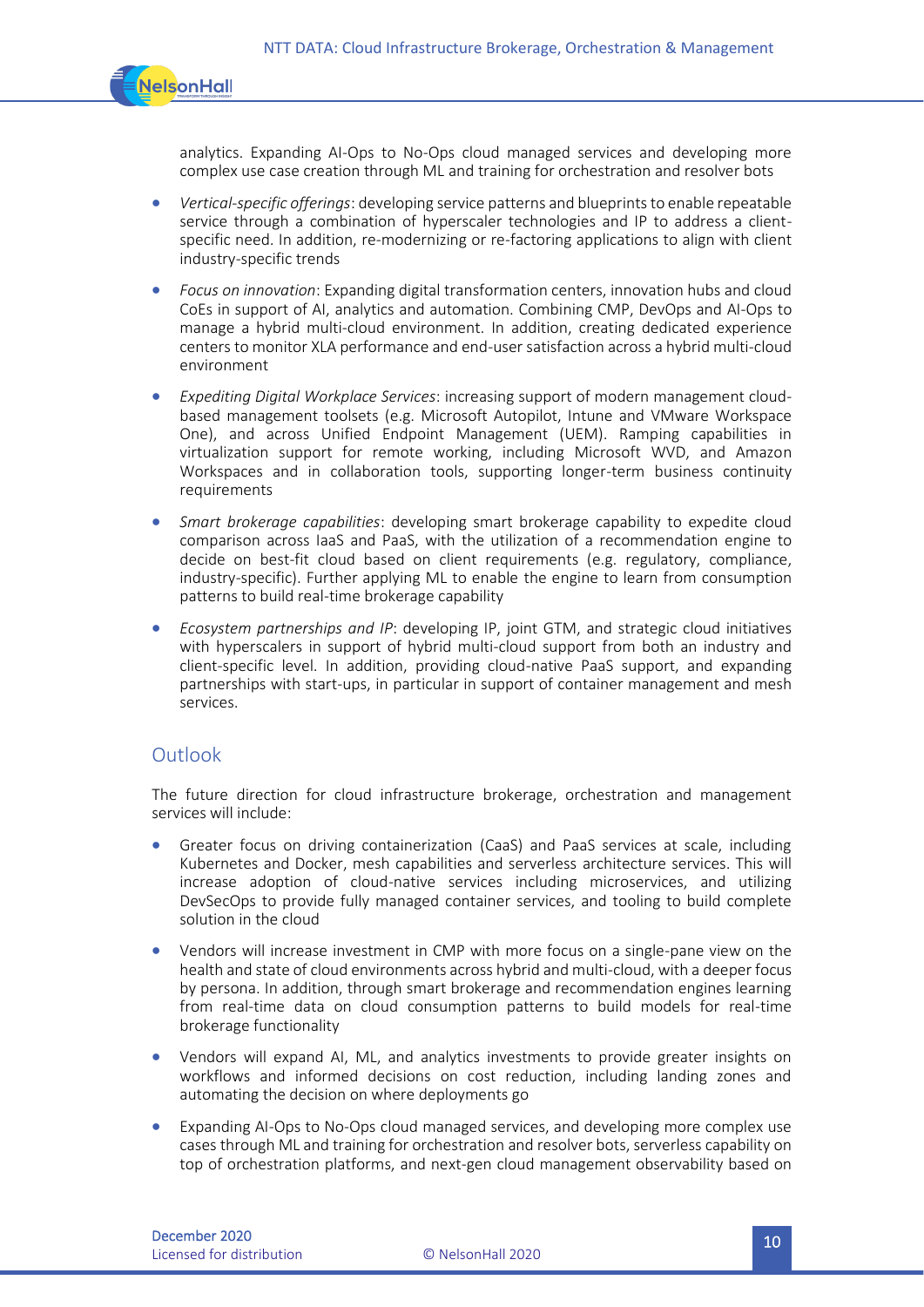

AI-Ops. In addition, developing real-time monitoring in a data center environment, utilizing ML technologies and AI on a video feed for object detection

- Increasing hybrid management capabilities in partnership with cloud providers (e.g. VMware/Pivotal) to enable private cloud for on-premise business-critical workloads (although public cloud consumption will increase significantly)
- Greater focus on the development of industry-specific personas to create solutions and use cases to fit specific industry requirements for cloud services
- Vendors will increase joint GTM approaches with strategic ecosystem partners, and build dedicated business units (e.g. Microsoft, AWS, VMware, Google)
- Vendors will increase networks of innovation hubs and Cloud CoEs to deliver collaboration sessions in close proximity to clients. They will expand the site reliability engineering (SRE) approach as the default to manage end-to-end cloud services in a highly automated way.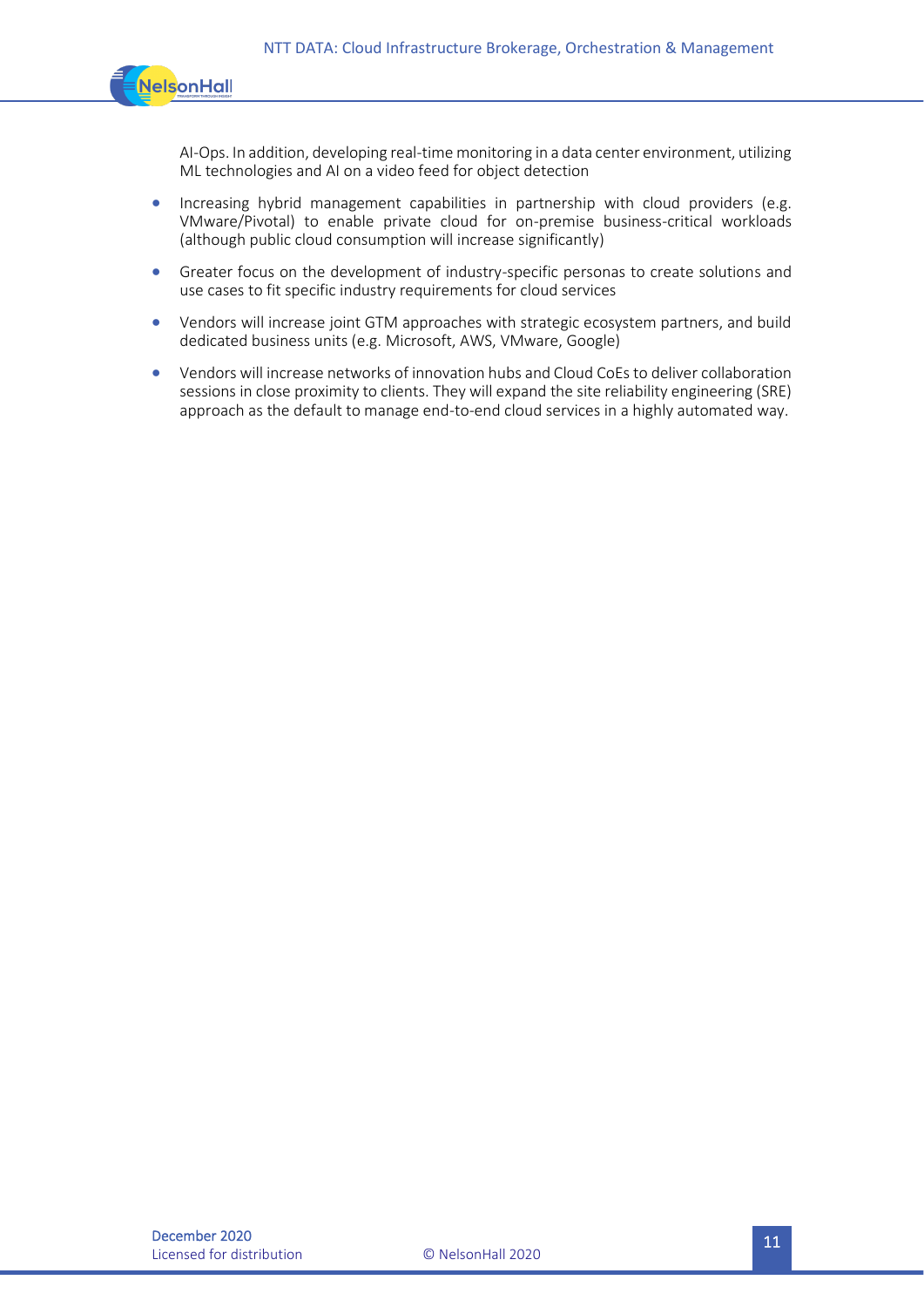

# NEAT Methodology for Cloud Infrastructure Brokerage, Orchestration & Management

NelsonHall's (vendor) Evaluation & Assessment Tool (NEAT) is a method by which strategic sourcing managers can evaluate outsourcing vendors and is part of NelsonHall's *Speed-to-Source* initiative. The NEAT tool sits at the front-end of the vendor screening process and consists of a two-axis model: assessing vendors against their 'ability to deliver immediate benefit' to buy-side organizations and their 'ability to meet client future requirements'. The latter axis is a pragmatic assessment of the vendor's ability to take clients on an innovation journey over the lifetime of their next contract.

The 'ability to deliver immediate benefit' assessment is based on the criteria shown in Exhibit 1, typically reflecting the current maturity of the vendor's offerings, delivery capability, benefits achievement on behalf of clients, and customer presence.

The 'ability to meet client future requirements' assessment is based on the criteria shown in Exhibit 2, and provides a measure of the extent to which the supplier is well-positioned to support the customer journey over the life of a contract. This includes criteria such as the level of partnership established with clients, the mechanisms in place to drive innovation, the level of investment in the service, and the financial stability of the vendor.

The vendors covered in NelsonHall NEAT projects are typically the leaders in their fields. However, within this context, the categorization of vendors within NelsonHall NEAT projects is as follows:

- Leaders: vendors that exhibit both a high capability relative to their peers to deliver immediate benefit and a high capability relative to their peers to meet future client requirements
- **High Achievers:** vendors that exhibit a high capability relative to their peers to deliver immediate benefit but have scope to enhance their ability to meet future client requirements
- Innovators: vendors that exhibit a high capability relative to their peers to meet future client requirements but have scope to enhance their ability to deliver immediate benefit
- Major Players: other significant vendors for this service type.

The scoring of the vendors is based on a combination of analyst assessment, principally around measurements of the ability to deliver immediate benefit; and feedback from interviewing of vendor clients, principally in support of measurements of levels of partnership and ability to meet future client requirements.

Note that, to ensure maximum value to buy-side users (typically strategic sourcing managers), vendor participation in NelsonHall NEAT evaluations is free of charge and all key vendors are invited to participate at the outset of the project.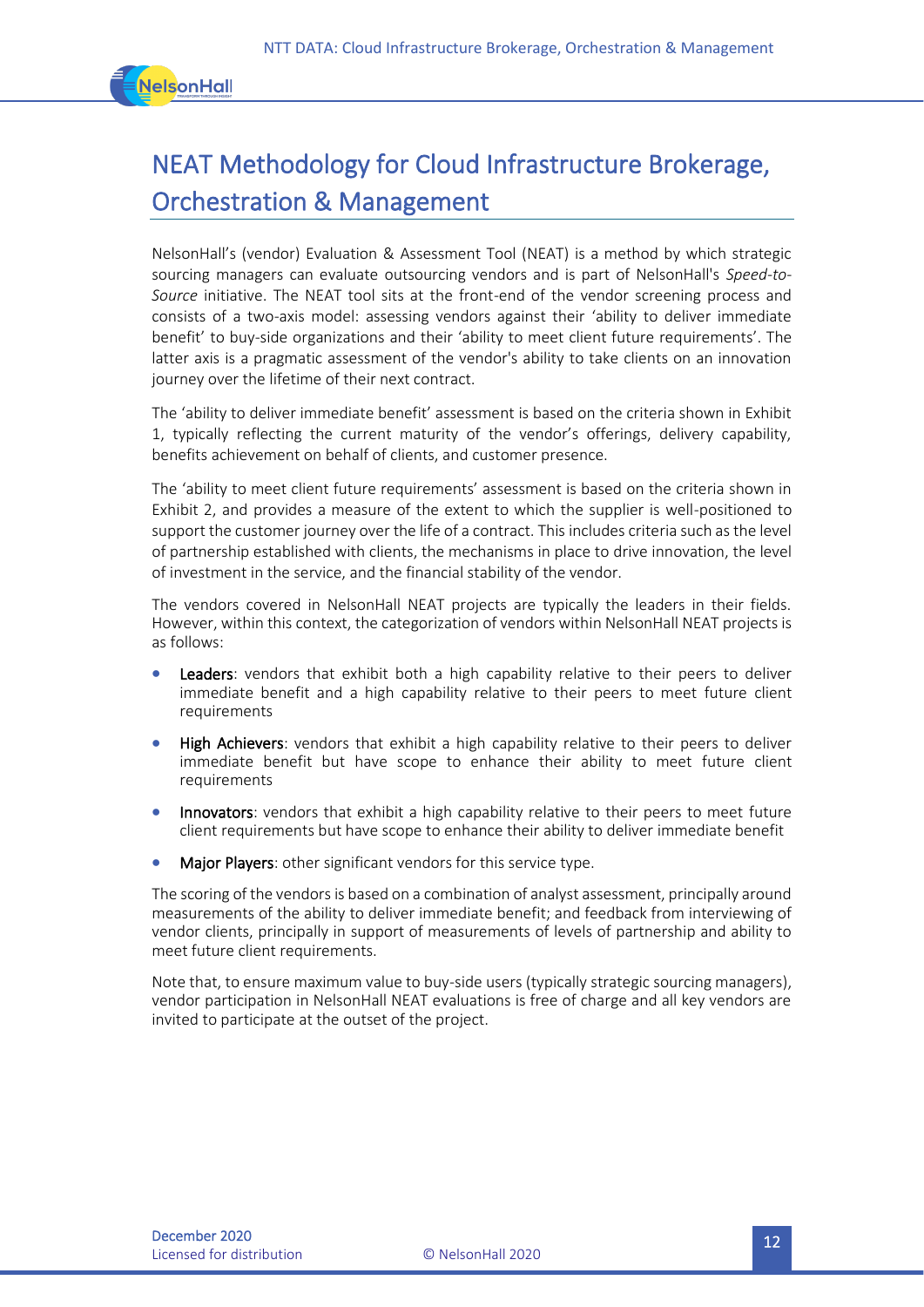

#### *Exhibit 1*

### **'Ability to deliver immediate benefit': Assessment criteria**

| <b>Assessment Category</b> | <b>Assessment Criteria</b>                                                                                                             |
|----------------------------|----------------------------------------------------------------------------------------------------------------------------------------|
| <b>Offerings</b>           | Cloud management platform capability                                                                                                   |
|                            | Cloud brokerage and FinOps capability                                                                                                  |
|                            | Cloud orchestration capabilities including cloud-native<br>provisioning                                                                |
|                            | Industry specific cloud offerings, including re-usable assets and<br>blueprints                                                        |
|                            | Cloud Al-Ops capabilities                                                                                                              |
|                            | API and data-driven services in support of hybrid multi-cloud                                                                          |
|                            | Advanced analytics, cognitive and ML capabilities in support of<br>hybrid multi-cloud                                                  |
| Delivery                   | Cloud Infra BOM North America delivery capabilities                                                                                    |
|                            | Cloud Infra BOM EMEA delivery capabilities                                                                                             |
|                            | Cloud Infra BOM APAC delivery capabilities                                                                                             |
|                            | Cloud Infra BOM LATAM delivery capabilities                                                                                            |
|                            | Dedicated cloud SMEs, architects, engineers, hyperscaler-<br>certified, and SRE's                                                      |
|                            | Dedicated cloud CoEs, experience centers and innovation<br>hubsAbility to provide IP and accelerators in support of Cloud<br>Infra BOM |
|                            | Ability to incorporate DevOps and agile methodologies in cloud<br>services                                                             |
|                            | Extent of third-party and hyperscaler partnerships in support of<br>Cloud Infra BOM                                                    |
|                            | Ability to provide advanced analytics, cognitive, and ML in<br>support of hybrid multi-cloud ecosystem                                 |
| Presence                   | Scale of Ops - Overall                                                                                                                 |
|                            | Scale of Ops - NA                                                                                                                      |
|                            | Scale of Ops - EMEA                                                                                                                    |
|                            | Scale of Ops - APAC                                                                                                                    |
|                            | Scale of Ops -LatAm                                                                                                                    |
|                            | Number of clients overall for Cloud Infra BOM                                                                                          |
| <b>Benefits Achieved</b>   | Improvement in infrastructure and application performance,<br>reliability and availability                                             |
|                            | Level of cost savings achieved                                                                                                         |
|                            | Improvement in provisioning times                                                                                                      |
|                            | Increased end-user/business satisfaction                                                                                               |
|                            | Improved speed of problem resolution                                                                                                   |